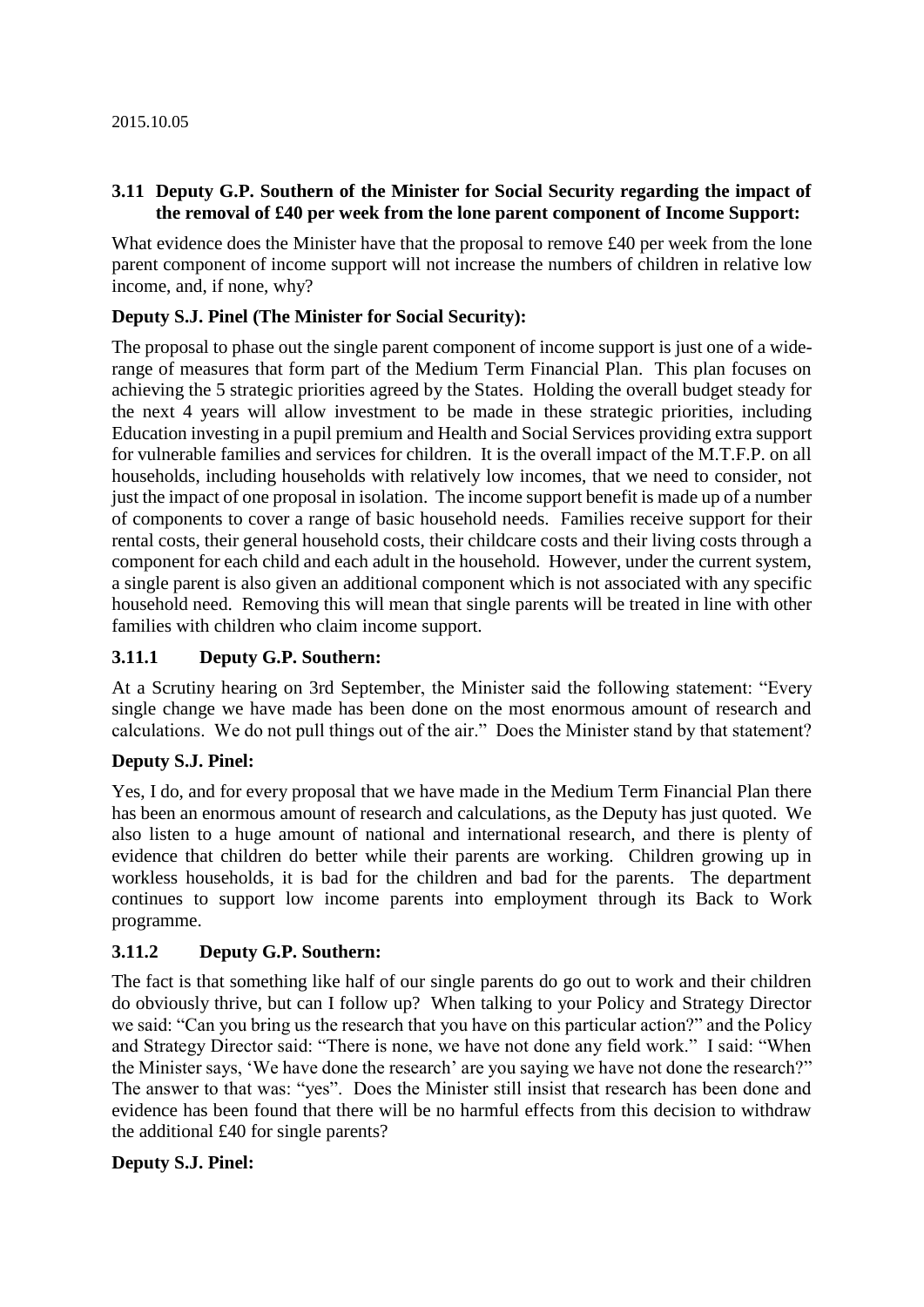I can only repeat what I said before. We have done a huge amount of research and calculation in a whole programme of proposals, not any particular one in isolation, because it comes as a package. Interested groups were consulted, but we could not do a whole Island consultation and we are waiting for the Household Income Distribution Survey, which is only done once every 5 years because of the enormous amount of work that it takes. That is due out later this year.

# **3.11.3 Deputy M. Tadier:**

The Minister will appreciate, perhaps, where we are coming from insofar as if we are to suggest, for example, changing the tax rate from 20 to 25 per cent, if we are suggesting maybe taxing what used to be  $1(1)(k)$ s the same rate of tax as everybody, if we suggest putting the social security cap, lifting it for those most wealthy owners, the Council of Ministers would say: "Oh, but we do not know what the consequences are going to be of that; therefore, we cannot do it because we presume that these people will leave or it is going to cause an Armageddon of some kind of economic state in Jersey". But when we simply state that the consequences of the cuts and austerity that the Minister is putting through are going to cause hardship for families, we are told not only do we not need to worry about it because somehow it will all be okay, but we find out that the true impact on those individuals has not been assessed at all, it is purely ideological. So does the Minister think that there needs to be more research about how it will affect people on the ground because there will be consequences which will be negative on those individuals, be that intended or unintended?

## **Deputy S.J. Pinel:**

Undoubtedly there will be consequences and in the case of removal of benefits, a lot of them will be negative. But we are not in this alone. This is a global situation that we are in and cutbacks have to be made. The Council of Ministers have come up with a very comprehensive plan to do so, specifically social security, with the savings in benefits in keeping certainly a lot of the components on a flat level. So avoiding cuts, just not increasing, that way we hope that the impact on people would be less severe than if we had introduced cuts. So in answer to the question, yes, there will be negative effects.

## **Deputy M. Tadier:**

Can I just thank the Minister for that honest answer, that she acknowledges there will negative impacts on these families?

## **3.11.4 Deputy G.P. Southern:**

It is a sad day, as far as I am concerned, because I cannot believe what the Minister has just said. Will the Minister come to the Assembly tomorrow, prepared with the evidence of research she has performed, or her department has performed, and evidence of the consultation she says has taken place so that we can believe when she says this has been thoroughly researched, all the initiatives have been thoroughly researched and consulted on, and we can see the list of those consultees and what the result of that consultation was, and what the result of the request for evidence was that we can safely vote tomorrow for the £10 million, eventually, of cuts to benefits. That we can do so in the safe knowledge that these have been thoroughly researched?

## **Deputy S.J. Pinel:**

No, because there is no such evidence. The evidence is calculated by the staff at Social Security who are all very trained in calculating this evidence. That is together with calculations made by the computer as how we arrived at this particular component. Other research has been done into the other components but it has been extraordinarily thorough within the department.